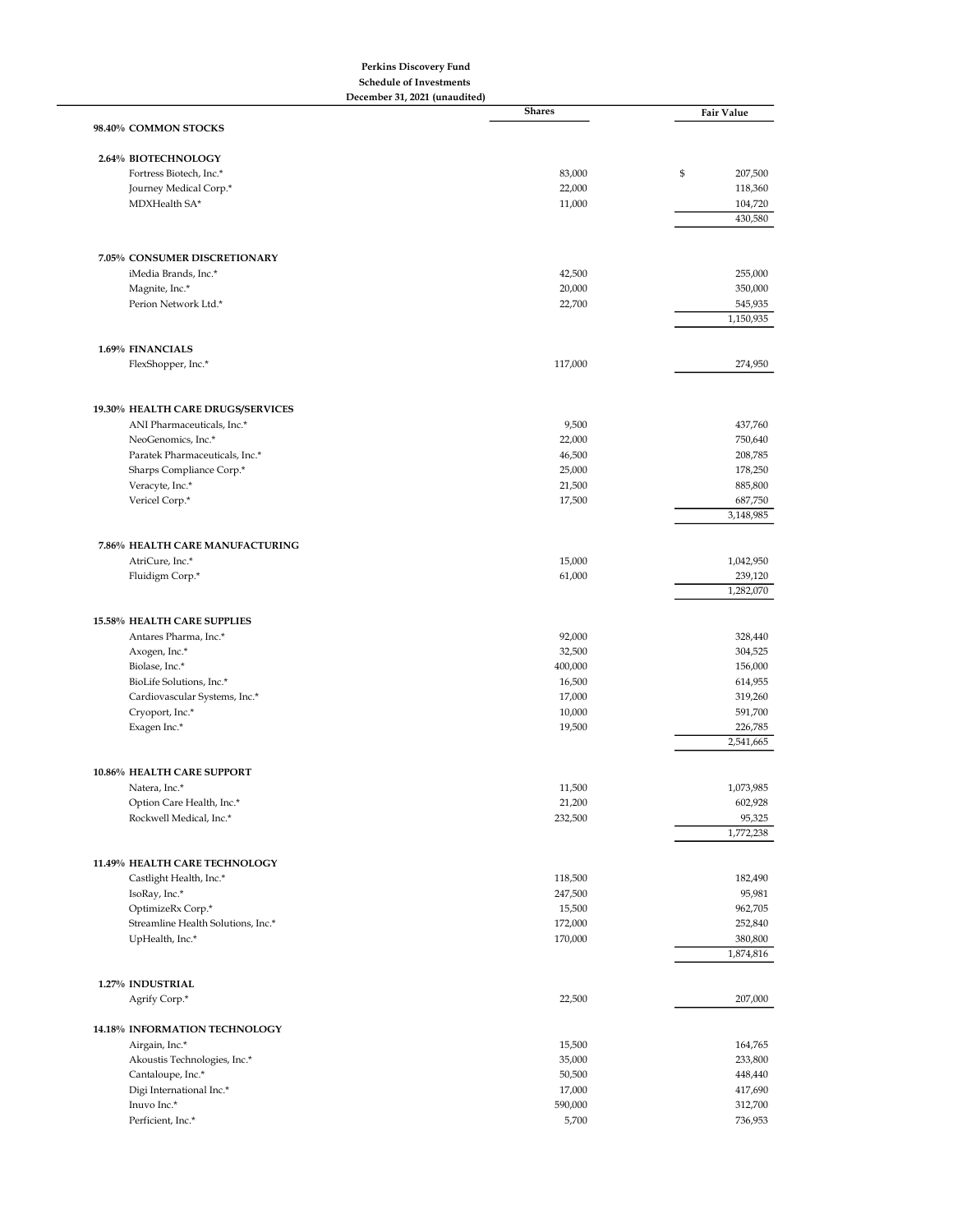## Perkins Discovery Fund Schedule of Investments

December 31, 2021 (unaudited)

|                                                        | <b>Shares</b> | <b>Fair Value</b> |
|--------------------------------------------------------|---------------|-------------------|
|                                                        |               | 2,314,348         |
|                                                        |               |                   |
| <b>6.48% SOFTWARE SERVICES</b>                         |               |                   |
| Asure Software, Inc.*                                  | 36,000        | 281,880           |
| CynergisTek, Inc.*                                     | 90,000        | 129,600           |
| ePlus Inc.*                                            | 12,000        | 646,560           |
|                                                        |               | 1,058,040         |
|                                                        |               |                   |
| 98.40% TOTAL COMMON STOCKS                             |               | 16,055,627        |
|                                                        |               |                   |
| 1.10% SHORT-TERM INVESTMENTS                           |               |                   |
| Fidelity Investments Money Market Government Portfolio |               |                   |
| Institutional Class 0.01%**                            | 180,266       | 180,266           |
| 99.50% TOTAL INVESTMENTS                               |               | 16,235,893        |
|                                                        |               |                   |
| 0.50% Other assets, net of liabilities                 |               | 82,072            |
| 100.00% NET ASSETS                                     |               | 16,317,965        |
|                                                        |               |                   |

 $^\star$  Non-income producing

\*\* Effective 7 day yield as of December 31, 2021